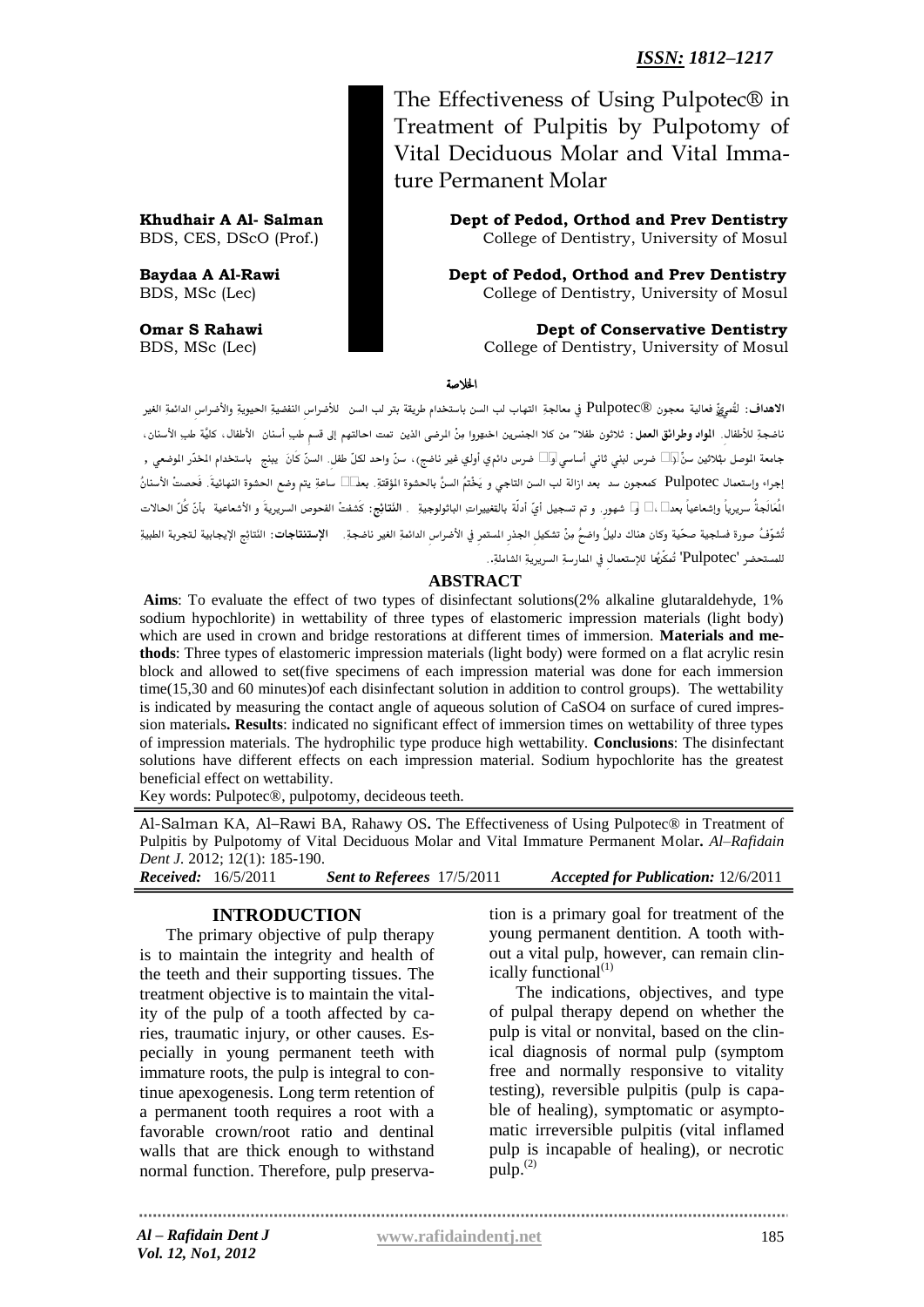Teeth exhibiting provoked pain of short duration relieved with over-thecounter analgesics, by brushing, or upon the removal of the stimulus and without signs or symptoms of irreversible pulpitis, have a clinical diagnosis of reversible pulpitis and are candidates for vital pulp therapy. Teeth diagnosed with a normal pulp requiring pulp therapy or with reversible pulpitis should be treated with vital pulp procedures.<sup>(3-7)</sup>

Pulpotomy, a therapeutic procedure, is used in reversible inflammation of pulp of primary and immature periapex permanent teeth, when the radicular pulp tissue has remained healthy and is capable to serve healthy for long term until normal exfoliation.<sup>(8)</sup>

Complete pulpotomy (also known as cervical pulpotomy) is the removal of coronal pulp tissue and the placement of a wound dressing on the canal orifice. Complete pulpotomy will arrest dentin formation in immature permanent teeth and can result in obliteration of the root canals. It should be followed by complete endodontic therapy when root development is comcompleted. Partial pulpotomy (also known as pulp curettage), removal of only the outer layer of damaged and hyperemic tissue in exposed pulps, is considered to be a procedure staged between pulp capping and complete pulpotomy.<sup>(9)</sup>

Formaldehyde derivates have been used as acceptable, high successful, and the most common capping material for the fixation of the pulp for many years. $(10)$ Success rate of pulpotomy with formocresol has been comprised with sulfate ferric, electrosurgery<sup>(11)</sup> glutaraldehyde<sup>(12)</sup>, la $ser^{(13)}$  and mineral trioxide aggregate.<sup> $(14)$ </sup>

Pulpotec® obturating paste (Produits Dentaires S.A., Switzerland) is radiopaque, non resorbable paste for the treatment of pulpitis by pulpotomy in vital molars, both permanent and deciduous. It manufactured in form of powder (polyoxymethylene, iodoform, excipient) and liquid (dexamethasone acetate, formaldehyde, phenol, guaiacol, excipient) (Figure 1).



Figure (1): Pulpotec<sup>®</sup> obturating paste (Produits Dentaires S.A., Switzerland) used in this study.

The aims of the present study were to evaluate the effectiveness of Pulpotec® obturating paste (Produits Dentaires S.A., Switzerland) in treatment of pulpitis by pulpotomy of vital deciduous molars and immature permanent molars of children. Follow up extended to 6 months, each 2 month recall to evaluate the treated teethclinically and radiographically.

# **MATERIALS AND METHODS**

Thirty children of both genders were selected from patients who referred to the Department of Pediatric Dentistry, College of Dentistry, University of Mosul with thirty teeth (15 primary second primary molars and 15 immature first permanent molars), one tooth per child. Children ages ranged from 4-7 years and all of them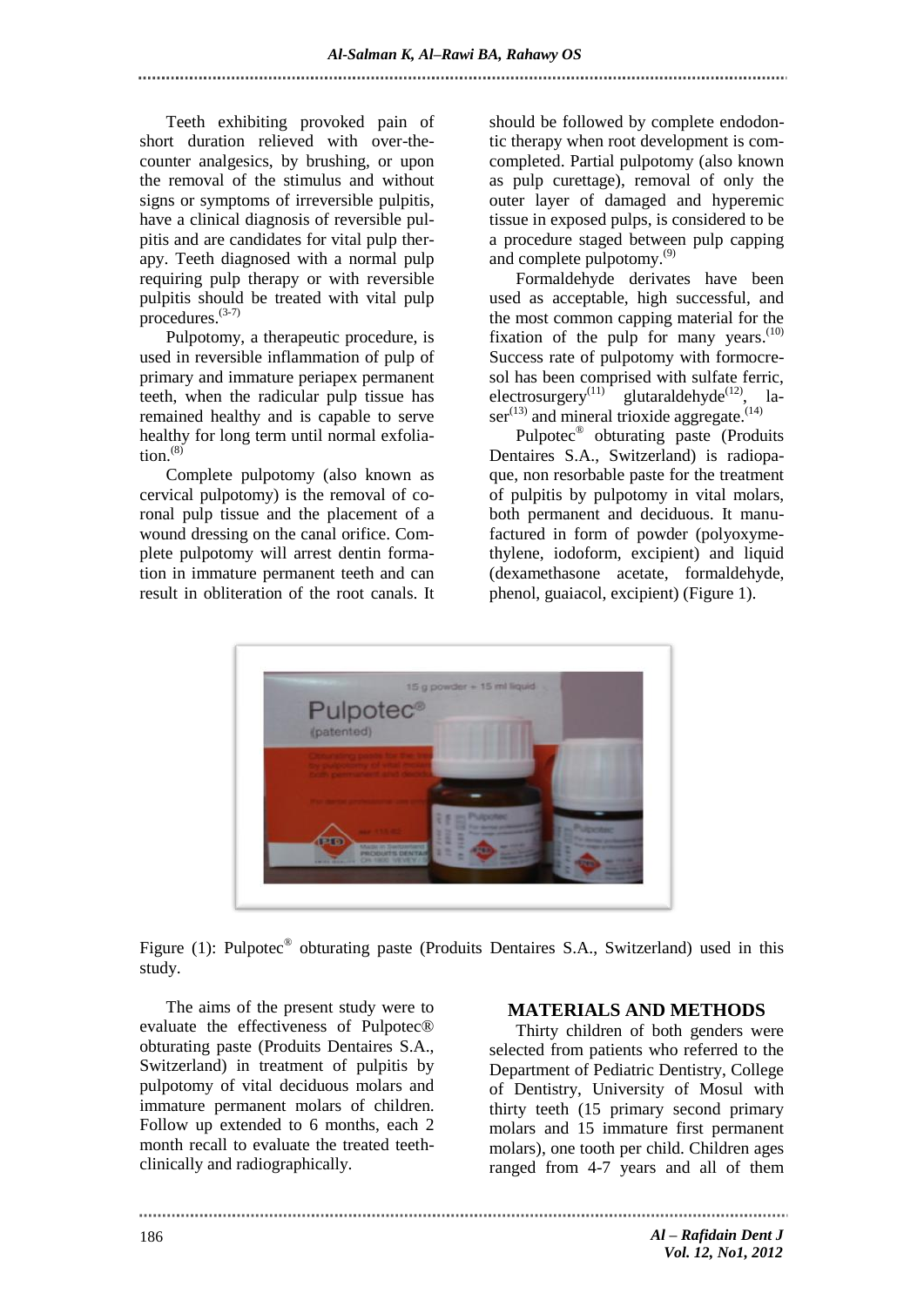were healthy and cooperative. Full detailed treatment plans were explained to the children's parents and written consents for treatment were obtained prior to clinical procedures. The criteria for tooth selection in this study were:

...........................

1. Second primary molars or immature first permanent molar with vital carious pulp exposures that bled upon entering the pulp chambers.

2. Absence of any clinical and radiographic evidence of pulpal degeneration such as pain on percussion, history of swelling or sinus tracts.

3. Absence of radiographic signs of internal or external resorption and no furcation radiolucency.

4. Teeth that could be restored with proper restorations.

First, the tooth was anesthetized with local anesthetic agent (Septodont, France). The treatment included caries removal followed by pulpotomy, which is, removing the inflamed pulp to orifice level with a large high-speed round diamond bur accompanied with copious irrigation. Highspeed rotary instrument was used in order to avoid tearing the radicular fibres and take care to eliminate all the cameral pulp. Associated bleeding in all the cases indicated pulp vitality. Hemostasis was achieved by irrigation with sterile normal saline along with gentle application of small pieces of sterile cotton pellets for five minutes.<sup>(15)</sup>

According to the manufacturer's instructions, Pulpotec liquid was mixed with Pulpotec powder and blended to obtain the required thickness, creamy consistency of the paste. The paste was inserted into the pulp-chamber. Presence of small quantities of blood does not affect the efficiency of Pulpotec. The cavity was air dried just prior to applying the paste. Seal with a reinforced zinc oxide eugenol cement (Produits Dentaires SA, Vevey/Switzerland). A cotton roll was placed between the 2 dental arches and the patient was requested to bite progressively but firmly, so that the Pulpotec paste clings to the walls of the pulpcavity as well as to the root-canal orifices. Setting time of Pulpotec is approximately 7 hours. The second session took place after

24 hours, after the initial Pulpotec insert was set. The treatment was then completed by setting the final tight obturation with amalgam. This was directly placed on the Pulpotec, leaving a thin intermediary layer of temporary cement to insulate Pulpotec from the final obturation material.

Patients were re-examined after 2, 4 and 6 months intervals. At each visit, the treated teeth were examined clinically and radiographically. The outcome of success or failure was determined by the following clinical and radiographic criteria.<sup>(16)</sup>

- Presence of any signs such as spontaneous or nocturnal pain, tenderness to percussion or palpation, abscess, swelling, fistula and pathologic mobility was definitively indicative of clinical failure.
- Lamina dura of the pulpotomized teeth, examined on high quality periapical radiographs were compared with their radiographs before treatment. Observation of partial loss of the lamina dura or widening of the periodontal ligament (PDL) was recorded as a radiographic failure.
- Presence of any sign of pathologic external or internal root resorption as well as periapical or inter-radicular radiolucency was definitively demonstrative of radiographic failure.
- Presence of encouraging continued root development. Absence of any changes was recorded as a radiographic failure.

# **RESULTS**

Immediate pain relief after treatment in 80% of cases; mild pain which lasts only 2 to 3 days in 20% of cases. These teeth are clinically mute and function normally.

Clinical and radiographical examinations carried out on follow up visits revealed that all cases showed a healthy physiological image with no trace of any pathological changes. Concerning the treated immature permanent molars, there was clear evidence of continued root formation that was observed radiographically in the follow up visits (Figures 2, 3).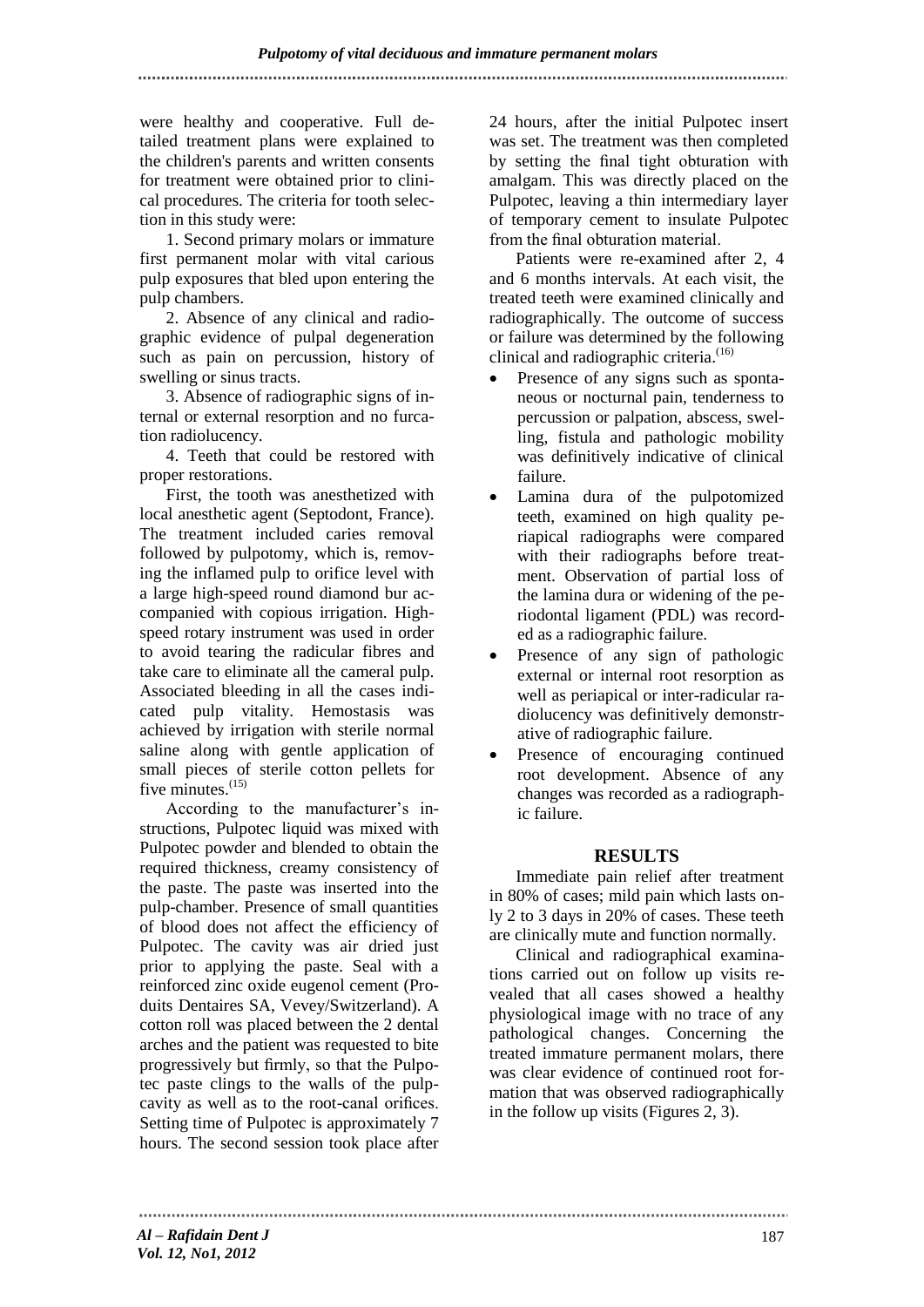

Figure (2): Radiographical views of vital pulpotomy using Pulpotec<sup>®</sup> in deciduous tooth. A: preoperative. B: after 2 months. C: after 4 months. D: after 6 months.



Figure (3): Radiographical views of vital pulpotomy using Pulpotec<sup>®</sup> in permanent tooth. A: preoperative. B: after 2 months. C: after 4 months. D: after 6 months. Note there was some continued root formation after 6 months (arrows).

#### **DISCUSSION**

The main indication for use of 'Pulpotec' is treatment of odontitis in temporary and permanent teeth of children is to keep the root pulp viable. The problem is not solved till now due to uncertain results of use of preparations based on calcium hydrate, eugenol paste, glutaronic aldehyde, etc. in vital amputation method. Viable pulp in root canals serves as safe barrier for germ intrusion into periapical tissues preventing from development of dental infection. Infection of tissues surrounding roots of the temporary tooth makes a big danger for rudiments of permanent teeth as it may tend to be a violation in the normal development and even to loss.<sup>(16)</sup>

They do not possess materials meeting all demands in full for vital amputation of pulp till now. The preparation used shall provide haemostatic, anesthetic, antiphlogistic and long-term antiseptic state ofpulp's stump and its hermetic closing.<sup>(17)</sup>

This clinic trial of 'Pulpotec' provided was aimed to estimate its effectiveness and tolerance by patients, detection of possible complications or any pathological changes during the process of treatment, in the nearest time afterwards and dynamic observation up to 6 months with X-ray control at stages of the treatment.

Easiness and simplicity of use of 'Pulpotec' were ascertained during this study. Also mentioned by Tairov and Melekhov $(18)$  that the 'Pulpotec' paste hardens quickly after mixing of ingredients that preventing isolation of volatile fractions, providing optimal conditions for depositing of cavity liner and seal and decreasing the time for treatment radically. Preparation does not adhere to tools and does not strive after them, it has good adhesion ability relatively on tooth cavity sides. It is important to mention that a uniform paste is produced after mixing of ingredients of the preparation having no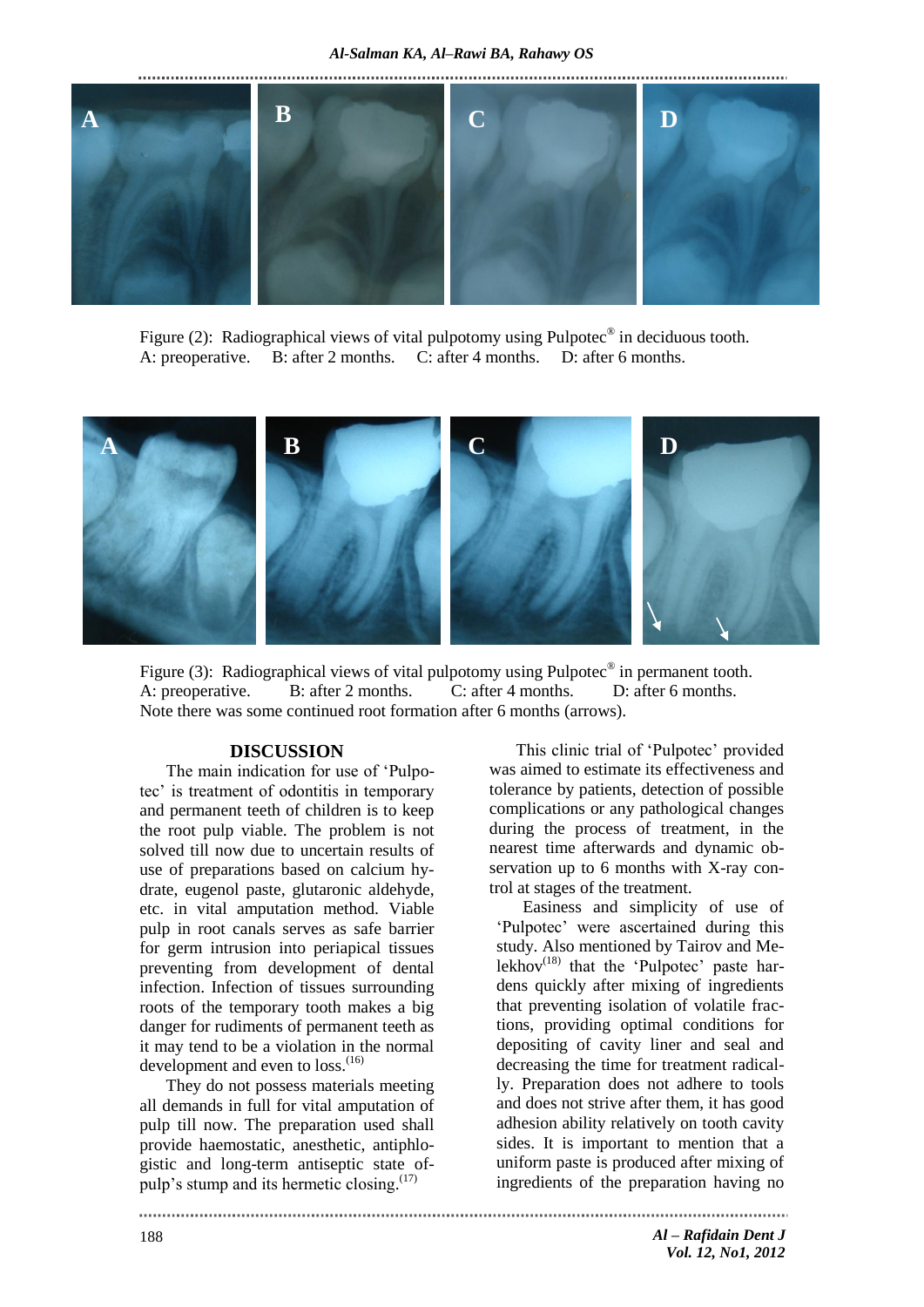pungent, foul smell and causing no negative reaction of the patient.

Keeping of children's pulp viable in permanent teeth with incomplete development of roots is the most actual thing because only at the condition of the normal functioning of the root pulp the final development of a root, closing of the apical opening and development of the valuable periodontal membrane are possibl.<sup>(19,20)</sup>

It has been found that despite removal of the pulp crown portion, a root pulp may be partly viable. At first glance this occurrence may be considered doubtful because of the mummification properties of the components, but we suggest a mummification process refers to the pulp mouth part which closely adjoins the Pulpotec layer while the apical portion remains viable enabling some continues root formation of the immature permanent molars which may be related to the limited follow up periods of this study, meanwhile Taorov *et*   $al.$  <sup>(21)</sup> stated that the root formation completed required more time. These findings helped gain more recognition for vital pulpotomy as a strong possible alternative therapy when pulps are exposed by deep carious lesions in immature permanent molars. The rationale for this therapy is to remove the infected and/or inflamed pulpal areas beneath the carious lesion and disintegrated tissue. A rapid and simplified procedure would allow the general practitioner to perform this procedure when necessary at dental clinics, without specialist facilities under conditions that avoid unnecessary contamination of the pulp. $(17,18)$ 

### **CONCLUSIONS**

According to the clinical trials provided the high efficiency of 'Pulpotec' for treatment of odontitis in molars of temporary and permanent teeth by vital amputation method and absence of negative dynamics during 6 months of the observation were ascertained. The preparation surpasses in efficiency similar drugs being in possession of pediatric dentists. Simplicity in use, absence of pain symptoms during the treatment, decreasing of terms of treatment to two visits, keeping of pulp vital shall be considered to be advantages of the preparation. Positive results of clinical trials of 'Pulpotec' preparation enable

to recommend it for use in extensive clinical practice.

## **REFERENCES**

- 1. Fuks AB. Pulp therapy for the primary dentition. In: Pinkham JR, Casamassimo PS, Fields HW Jr, McTigue DJ, Nowak A, eds. Pediatric Dentistry: Infancy Through Adolescence. 4th ed. St. Louis, Mo: Elsevier Saunders Co; 2005: 375-393.
- 2. American Association of Endodontists. Glossary of Endodontic Terms. 7th ed. Chicago, Ill: American Associa-tion of Endodontists; 2003.
- 3. Camp JH, Fuks AB. Pediatric endodontics: Endodontic treatment for the primary and young permanent dentition. In: Cohen S, Hargreaves KM, eds. Pathways of the Pulp. 9th ed. St. Louis, Mo: Mosby Elsevier; 2006: 834-859.
- 4. Farooq NS, Coll JA, Kuwabara A, Shelton P. Success rates of formocresol pulpotomy and indirect pulp therapy in the treatment of deep dentinal caries in primary teeth. Pediatr Dent. 2000; 22(4): 278-286.
- 5. Fuks AB. Current concepts in vital pulp therapy. Eur J Pediatr Dent 2002; 3(3): 115-120.
- 6. Vij R, Coll JA, Shelton P, Farooq NS. Caries control and other variables associated with success of primary molar vital pulp therapy. Pediatr Dent. 2004; 26(3): 214-220.
- 7. Murray PE, About I, Franquin JC, Remusat M, Smith AJ. Restorative pulpal and repair responses. J Am Dent Assoc. 2001; 132(4):482-491.
- 8. Camp JH, Barrett EJ: Endodontics treatment for primary and young dentition in cohen, Burns RC. Pathway of the pulp. 8th Edition. St. Louis, Mosby; 2000. P. 797-844.
- 9. Baratieri LN, Monteiro SJr. Caldeira de Andrada MA. Pulp curettage-surgical technique. Quintessence Int. 1989; 20:285-293.
- 10.Smith NL, Seale NS, Nunn ME. Ferric sulfate pulpotomy in primary molars. Pediatr Dent . 2000; 22: 192-199.
- 11.Tajic A, Nematolahi H. Clinical and radiographic evaluation of pulpotomy with MTA vs. Formocresol. Thesis